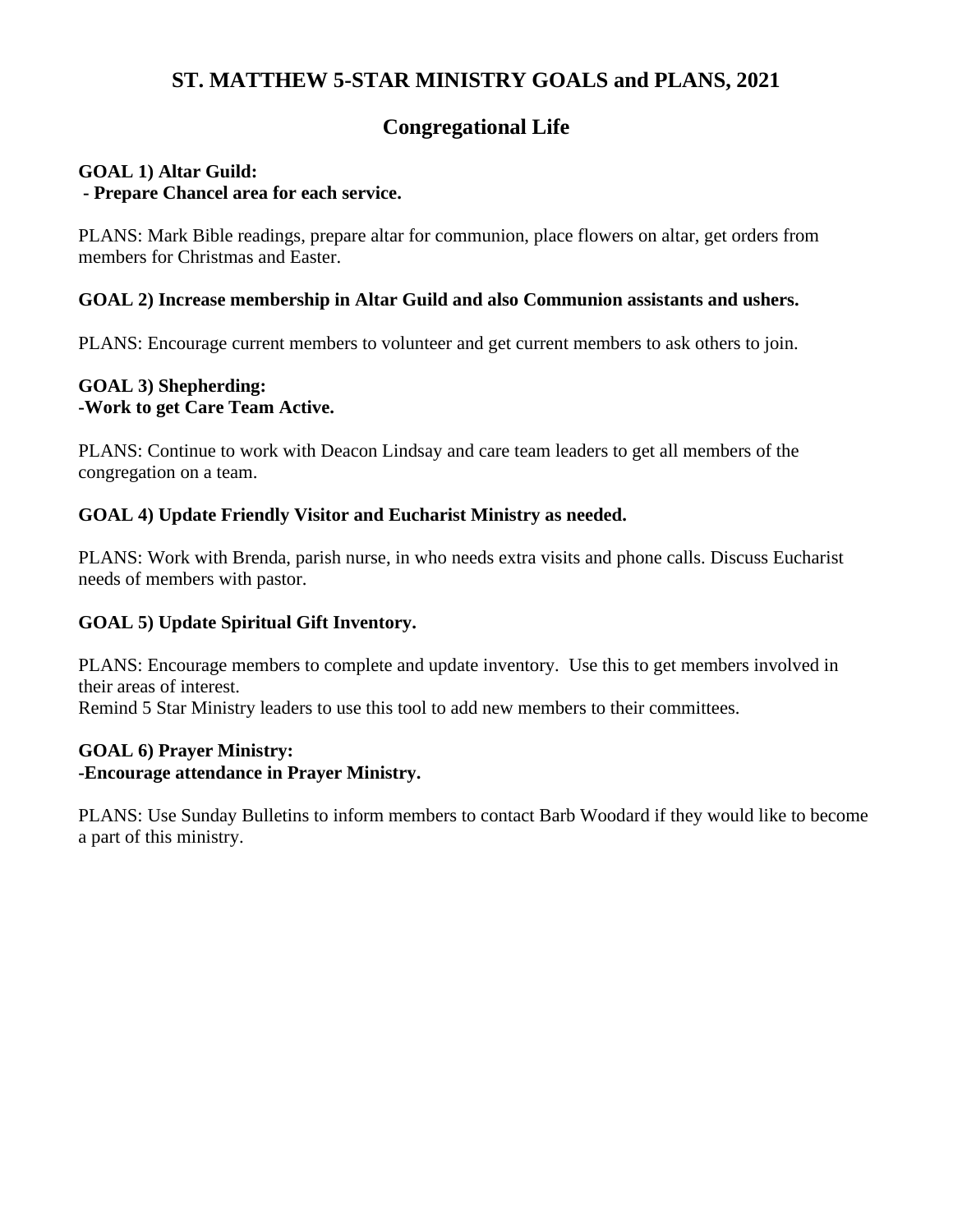# **Social Concerns**

## **GOAL 1) Continue to support people in need locally and globally.**

PLANS: 1. Noisy Offerings 2. Continue gift card collection for Transitional Housing guests and community. 3. Gods Work. Our Hands event in the fall.

### **GOAL 2) Provide meals for Operation HOMES during St Matthew's assigned weeks (approximately every 7 weeks).**

PLANS: Provide sign up genius and announcement of need through Shout Out, bulletin and visual slide rotation before worship services.

### **GOAL 3) Continue to discern the future of Transitional Housing for after Jim Frame's retirement.**

PLANS: Meetings of the Transitional Housing Vision team, congregational input.

#### **GOAL 4) Continue to promote awareness of justice, equity, and diversity issues.**

PLANS: 1. Possibly provide a book/Bible study and discussion. 2. Continue to foster a relationship with Second Baptist Medina. 3. Update the resource list as needed on the St Matthew website Social Concerns page.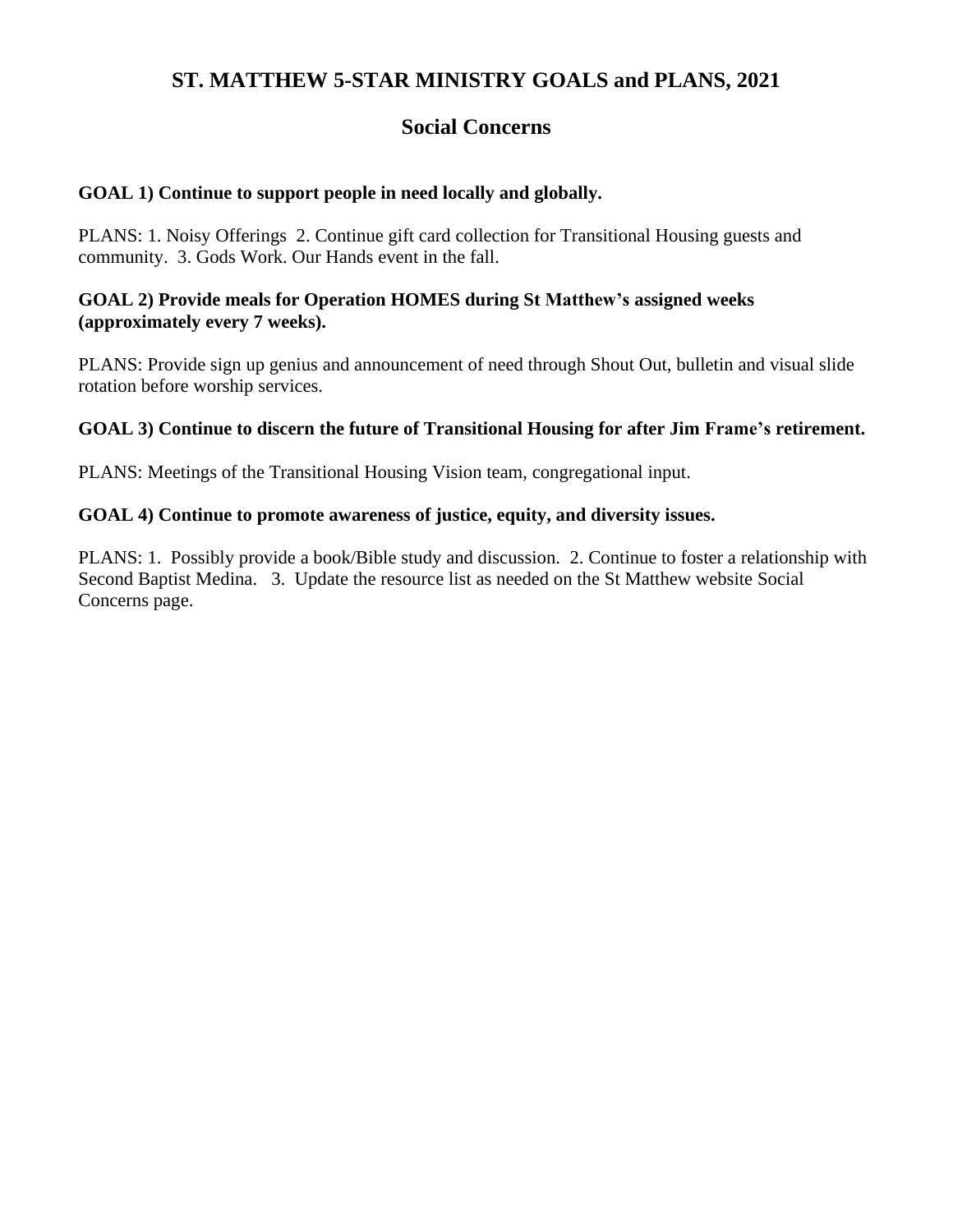## **Communication Evangelism**

## **GOAL 1) Enhance the Spiritual Journey of our members and community and improve communications.**

PLANS: Leverage and continually update the new website with current and valuable resources and information.

## **GOAL 2) Plan and conduct an intergenerational, evangelical Community Project for the Christmas Season.**

PLANS: Use the ELCA Communication Resources for Christmas Door Hangers and social media posts. Schedule a Saturday in December with youth and adults to deliver, door to door, the door hangers. Provide all of our members a social media post/invitation to come to St. Matthew for Christmas Services and encourage all members with Facebook to post it on their personal Facebook pages.

## **GOAL 3) Ensure a consistent presence and message is being delivered on all Social Media Platforms (Website, Facebook, Instagram, Twitter, etc.).**

PLANS: Look at entire social media presence. Update policies and procedures for all Social Media platforms. Can posts through Wix and Facebook be tagged to go to Instagram, Twitter, and Snap Chat?

**GOAL 4) Complete the upgrade of the Audio/Video system to enhance Livestreaming and research expanded options for virtual livestreaming.**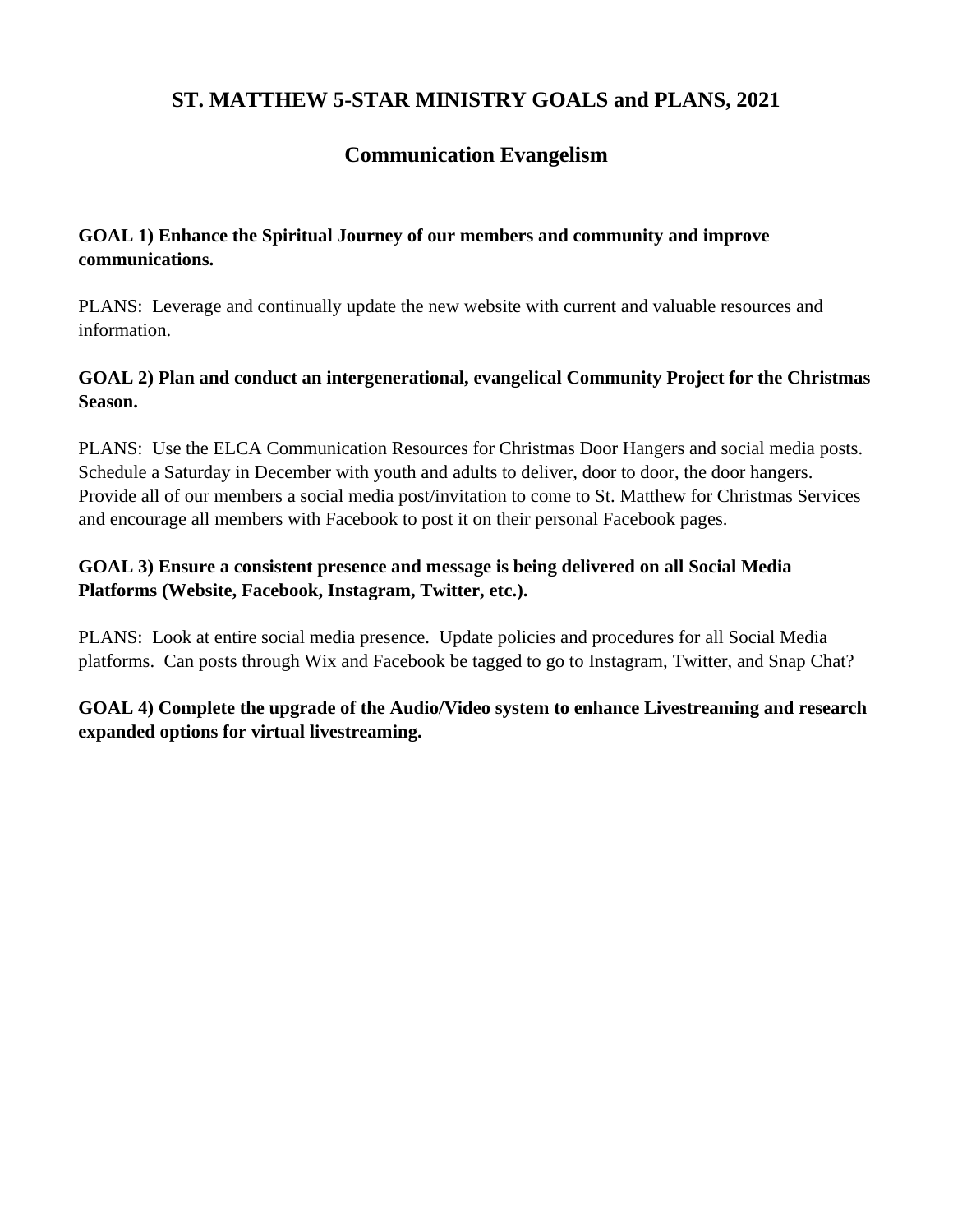# **Small Group Ministry**

## **GOAL 1) Build and strengthen our personal and spiritual relationships with each other.**

PLANS: Work with other teams (Congressional Life, Shepherding Team) to develop Care teams/groups of members to "oversee" and to communicate and stay in touch with members.

### **GOAL 2) Plan a family fellowship event.**

PLANS: SGM will host the St. Matthew Summer Picnic at the Burke Residence in July. We are also hoping to host a Fall Festival too.

### **GOAL 3) Deepen our knowledge of the Bible and Christ.**

PLANS: SGM to host monthly Women's Devotional nights. Working with Pastor Bill and Deacon Lindsay to host weekly and/or monthly virtual and eventually in-person Women's and Men's bible studies.

## **GOAL 4) To increase our attendance of activities/events at St. Matthew by doing a better job of advertising to gain interest in the community and potentially attract new members.**

PLANS: Work with the Communication team to advertise our events by using the new website, Facebook, our electronic sign, postcards, and word of mouth.